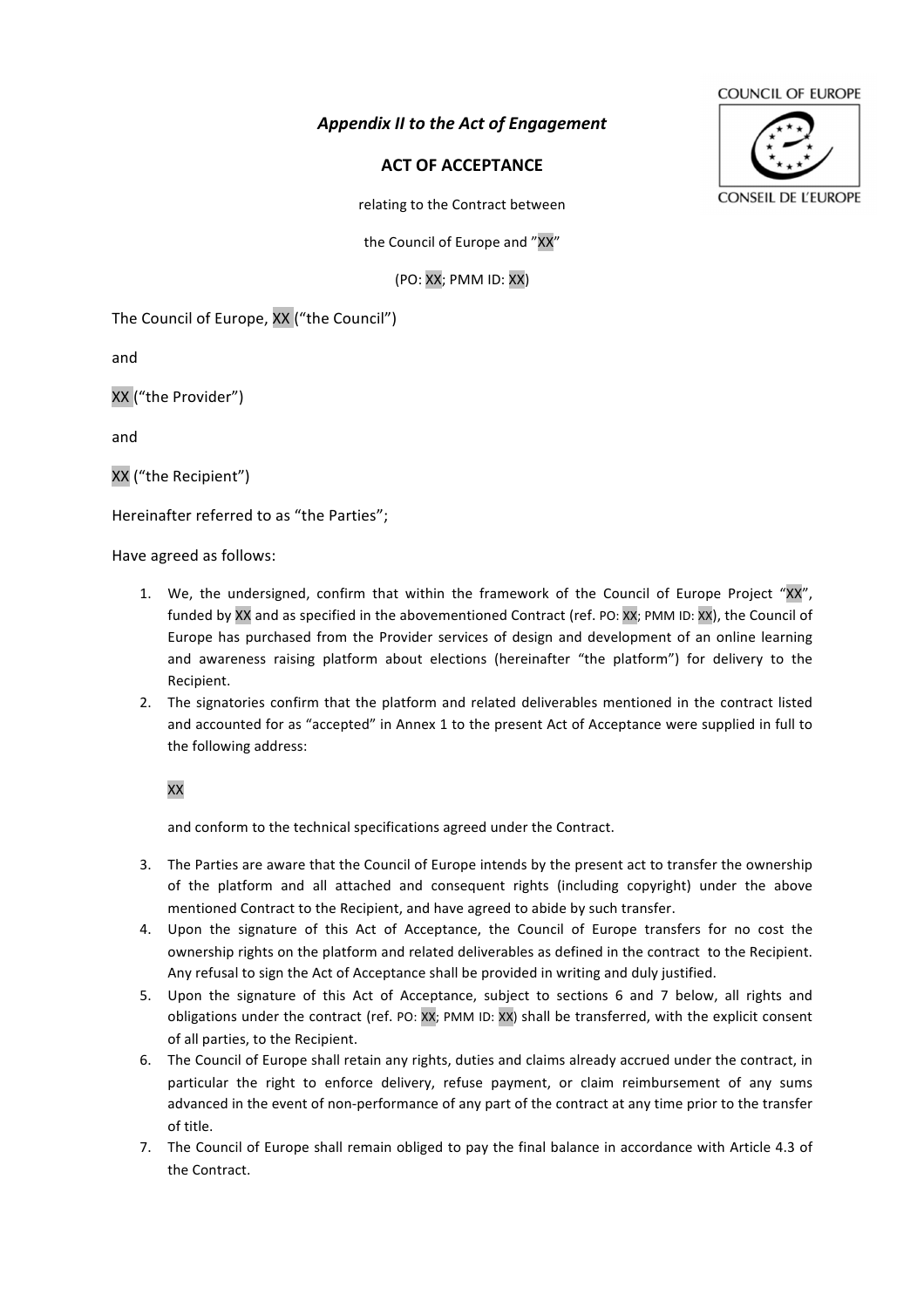- 8. The Recipient by its signature accepts the transfer of title to the platform, and accepts delivery of the platform (and related deliverables) in its state at the time of signature. The Recipient declares being fully informed of the scope and nature of the rights and obligations transferred by the Council. The Recipient commits in addition to use the goods and services transferred for the sole purposes intended under the Project "XX".
- 9. Upon signature of the Act of Acceptance, the Recipient shall release the Council from its future obligations and shall waive any claim against the Council upon the basis of the Contract (ref. PO: XX; PMM ID: XX), this Act of Acceptance and any other agreement or understanding as to content or quality in respect of the platform delivered. This shall in no way be interpreted as waiving the responsibility of the Provider, who shall remain liable to the Council of Europe and any transferee or assignee, including the Recipient, for breach of contract or other civil liability.
- 10. The Recipient shall indemnify the Council against all liabilities, costs, expenses, damages and losses that the Council suffers or incurs under or in connection with the Contract after the signature of the Act of Acceptance, except to the extent that such losses, damages or costs arise as a result of the Council's failure to perform or satisfy its obligations under the Contract before that date.
- 11. The Council shall take such action as the Recipient may reasonably request to avoid, dispute, compromise or defend any claim, action or proceedings brought under or in connection with the Contract after signature of the Act of Acceptance.
- 12. The Provider acknowledges the transfer of title in the platformand related deliverables by the Council of Europe. The Provider henceforth recognizes the title and rights of the Recipient under the abovementioned Contract.

| On behalf of the Council |  | On behalf of the Provider |  | On behalf of the Recipient |  |
|--------------------------|--|---------------------------|--|----------------------------|--|
|                          |  |                           |  |                            |  |
| Name                     |  | Name                      |  | Name                       |  |
| Function                 |  | Function                  |  | Function                   |  |
| Date                     |  | Date                      |  | Date                       |  |

## **Signatures**